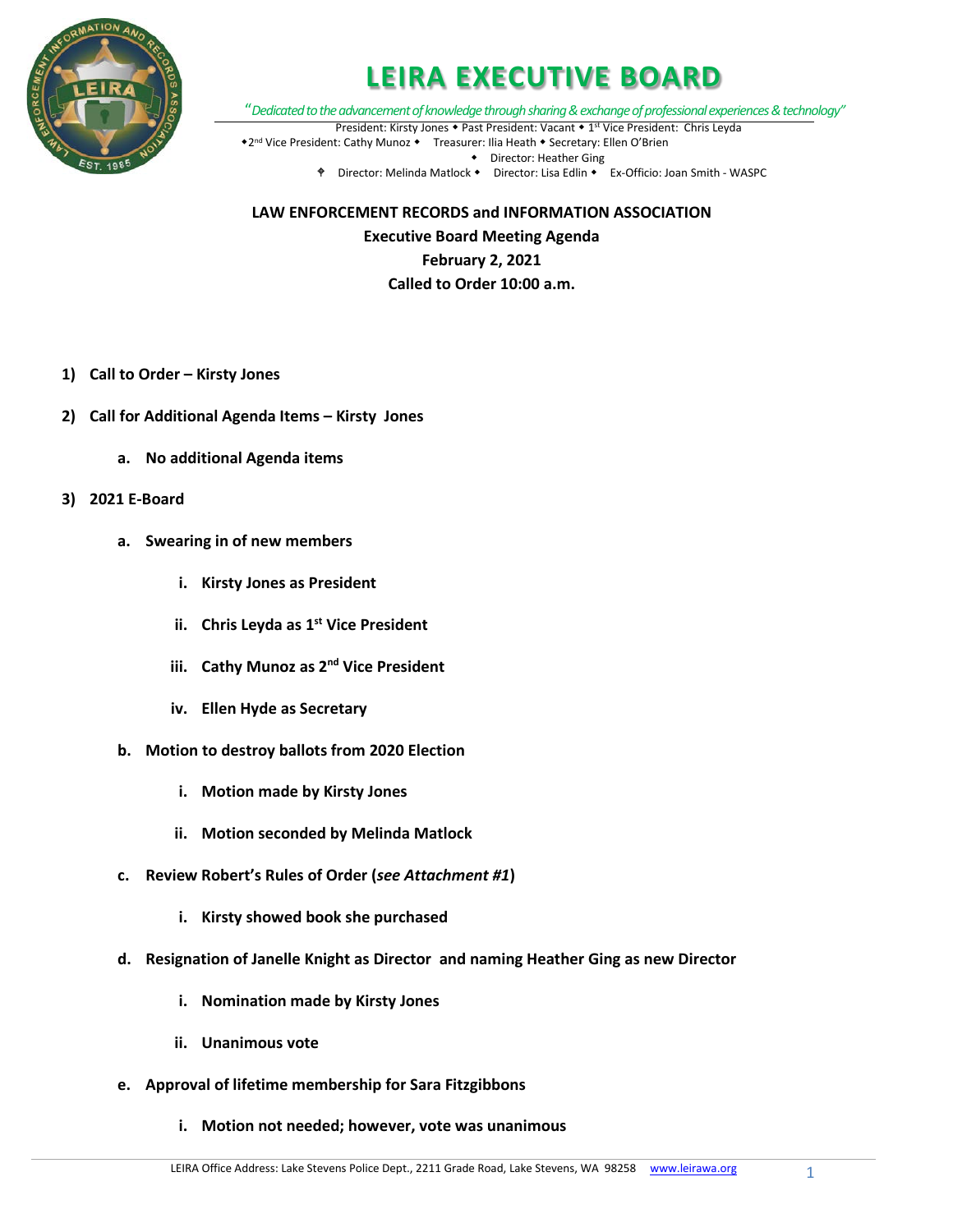

"*Dedicated to the advancement of knowledge through sharing & exchange of professional experiences & technology"* President: Kirsty Jones • Past President: Vacant • 1<sup>st</sup> Vice President: Chris Leyda

\*2<sup>nd</sup> Vice President: Cathy Munoz \* Treasurer: Ilia Heath \* Secretary: Ellen O'Brien Director: Heather Ging

- Director: Melinda Matlock Director: Lisa Edlin Ex-Officio: Joan Smith WASPC
- **ii. Cathy Munoz recommended consideration of a change to the Bylaws regarding past**

**Presidents**

- **4) Secretary Minutes – Ellen Hyde**
	- **a. Approval of minutes from November 2020 E-Board meeting (***see attachment #2***)**
	- **b. Motion made by Kirsty Jones**
	- **c. Motion approved by all**
- **5) Membership Report – Kirsty Jones**
	- **a. Current Membership**
		- **i. Current membership is 283**
		- **ii. Prospective membership is 404**
	- **b. Lapsed/Prospective Membership**
		- **i. Memberships have been extended through December, 2021**
		- **ii. Cathy Munoz mentioned LEIRA formerly having New Member Welcome Packet**
	- **c. Membership Drive**
		- **i. Slight discussion; again noted LEIRA memberships extended through December, 2021**
- **6) Legislative Committee Report – Cathy Munoz**
	- **a. WASPC/HB 1820**
		- **i. Very few LE records this year regarding Bill**
		- **ii. Sunshine Committee referenced as attempting to clean up juvenile language**
	- **b. New State Archives advice Sheet (***see attachment #3***)**
		- **i. Cathy Munoz provided**
- **7) Training Chair Report – Heather Ging**
	- **a. Review of December 2020** *All Things Juvenile* **training**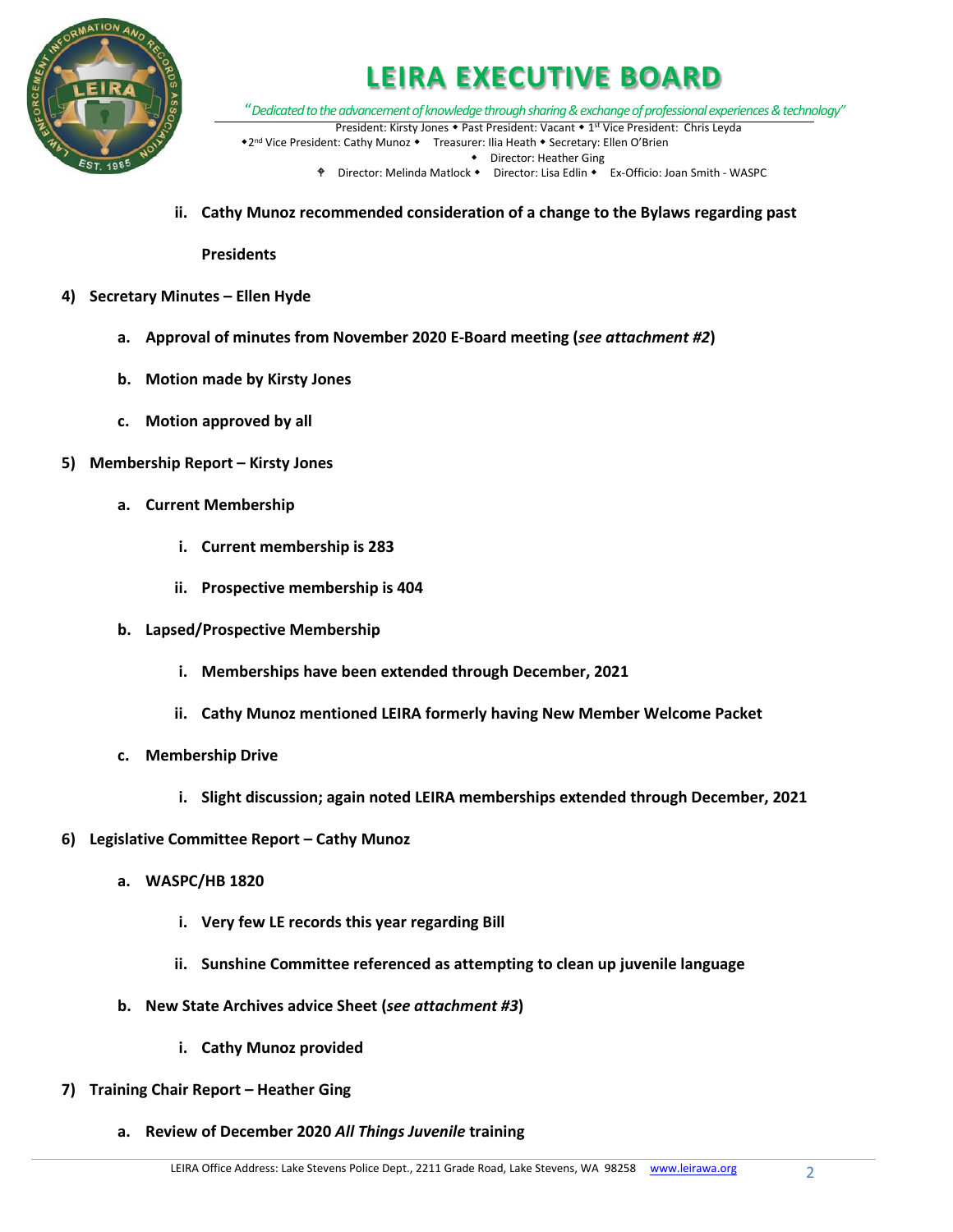

"*Dedicated to the advancement of knowledge through sharing & exchange of professional experiences & technology"* President: Kirsty Jones • Past President: Vacant • 1<sup>st</sup> Vice President: Chris Leyda

\*2<sup>nd</sup> Vice President: Cathy Munoz \* Treasurer: Ilia Heath \* Secretary: Ellen O'Brien Director: Heather Ging

- ♦ Director: Melinda Matlock Director: Lisa Edlin Ex-Officio: Joan Smith WASPC
- **i. 105 members registered; 78 attended**
- **ii. Issues reported regarding registration and certificates**
- **b. Discussion on online platform for event registration/attendance certificates. Options to include**

**MemberClicks add-on; GoToMeeting; Zoom, etc.**

- **i. WASPC currently utilizes GoToMeeting**
- **ii. GoToSeminar is not the same as GoToMeeting**
- **iii. Expenses of some programs discussed**
- **c. Discussion of survey ability via Survey Monkey/MemberClicks**
- **d. Set rules for Online Training**
	- **i. Virtual trainings at least for 1st Quarter of 2021 and possibly 2nd Quarter of 2021 as well due to**

**COVID-19 memorandums**

- **8) Treasurer Report – Ilea Heath**
	- **a. 2020 Treasurer Report discussed**
		- **i. \$27,833.35 in Checking**
		- **ii. \$60,365.25 in Savings**
	- **b. Budget expenses discussed**
	- **c. MemberClicks Expenses = \$4200; revenue needed to offset part of cost**
	- **d. NIBRS Training was free – discussed potential training charges**
	- **e. Melinda Matlock and Ellen Hyde to perform audit**
	- **f. Jackets**
- **9) 2021 Planning –**
	- **a. One Drive Replacement Project (Zoho) – Cathy Munoz**
		- **i. Upgrading – 10 Licenses; 8 for Board, plus Joan and Josh**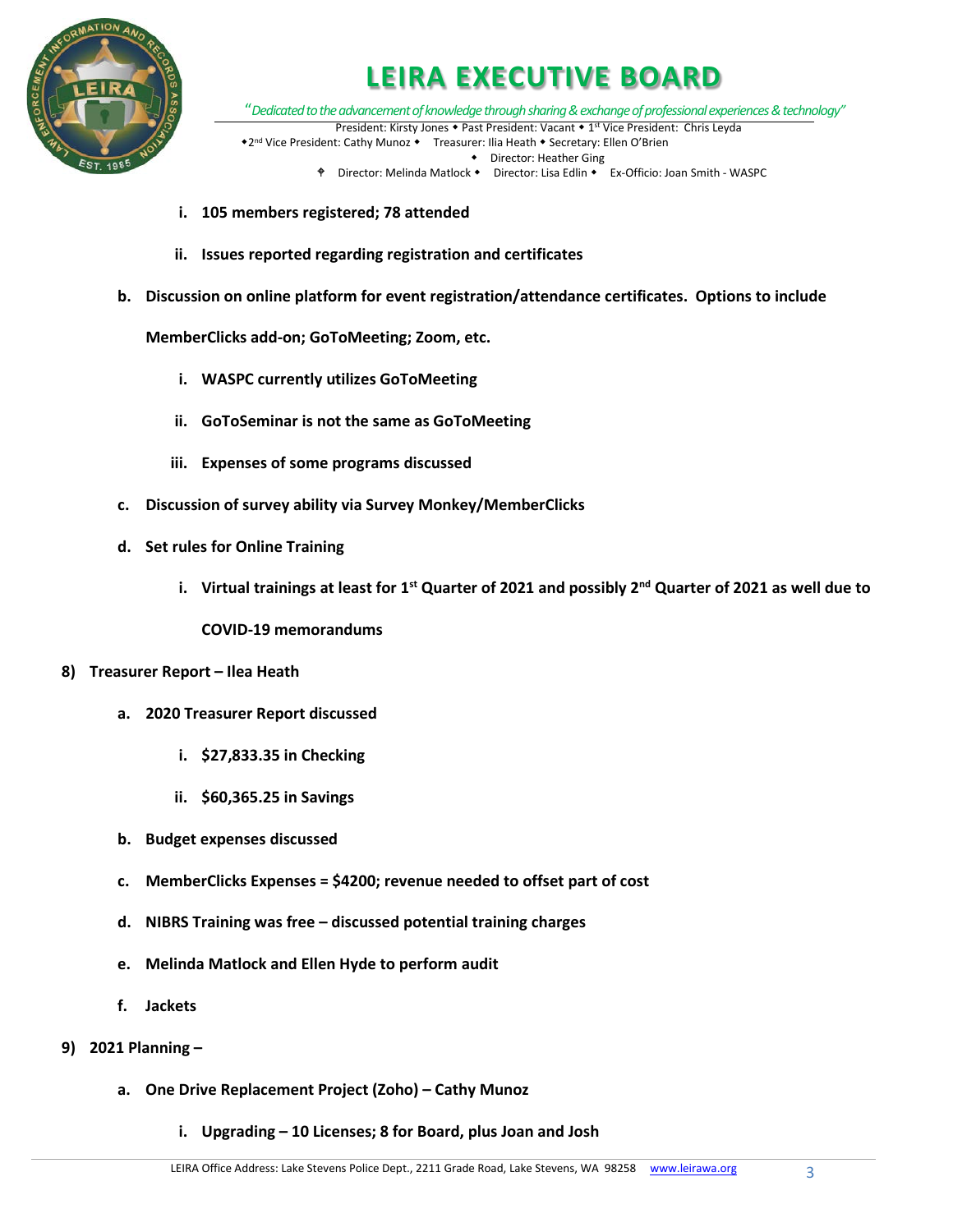

"*Dedicated to the advancement of knowledge through sharing & exchange of professional experiences & technology"* President: Kirsty Jones • Past President: Vacant • 1<sup>st</sup> Vice President: Chris Leyda

\*2<sup>nd</sup> Vice President: Cathy Munoz \* Treasurer: Ilia Heath \* Secretary: Ellen O'Brien Director: Heather Ging

- Director: Melinda Matlock Director: Lisa Edlin Ex-Officio: Joan Smith WASPC
- **ii. Josh Rees to research Webinar certificate, including Xscript Inc, in ProSurvey**

#### **b. 2021 Training**

- **i. 2021 Training Budget (***tabled from November 2020 E-Board meeting***)**
	- **1. \$8,000 for 2021**
- **ii. FileOnQ – Kirsty Jones**
	- **1. February 4, 2000 to February 24, 2021 - untitled**
- **iii. Free-Doc - Kirsty Jones**
	- **1. February, March, April**
	- **2. Starting March 17, 2021, training once a week for six weeks**
	- **3. Records Management and some specialized for LE**
	- **4. \$500 mentioned for entire series**
- **iv. PRI –Chris Leyda**
	- **1. March 2021 through end of 2021**
	- **2. 1 per quarter, potentially in person depending on COVID-19 memorandum**
	- **3. \$2000 mentioned for time frame**
- **v. NICS – Lisa Edlin**
	- **1. Online – no certificate**
- **vi. WSP/Evidence – Melinda Matlock**
	- **1. Agency service – no charge**
	- **2. \$25 member/\$75 nonmember mentioned**
- **vii. PRA Training Revamp – Cathy Munoz**
	- **1. Beginner PRD**
		- **a. May 20, 2021 and September 30, 2021**